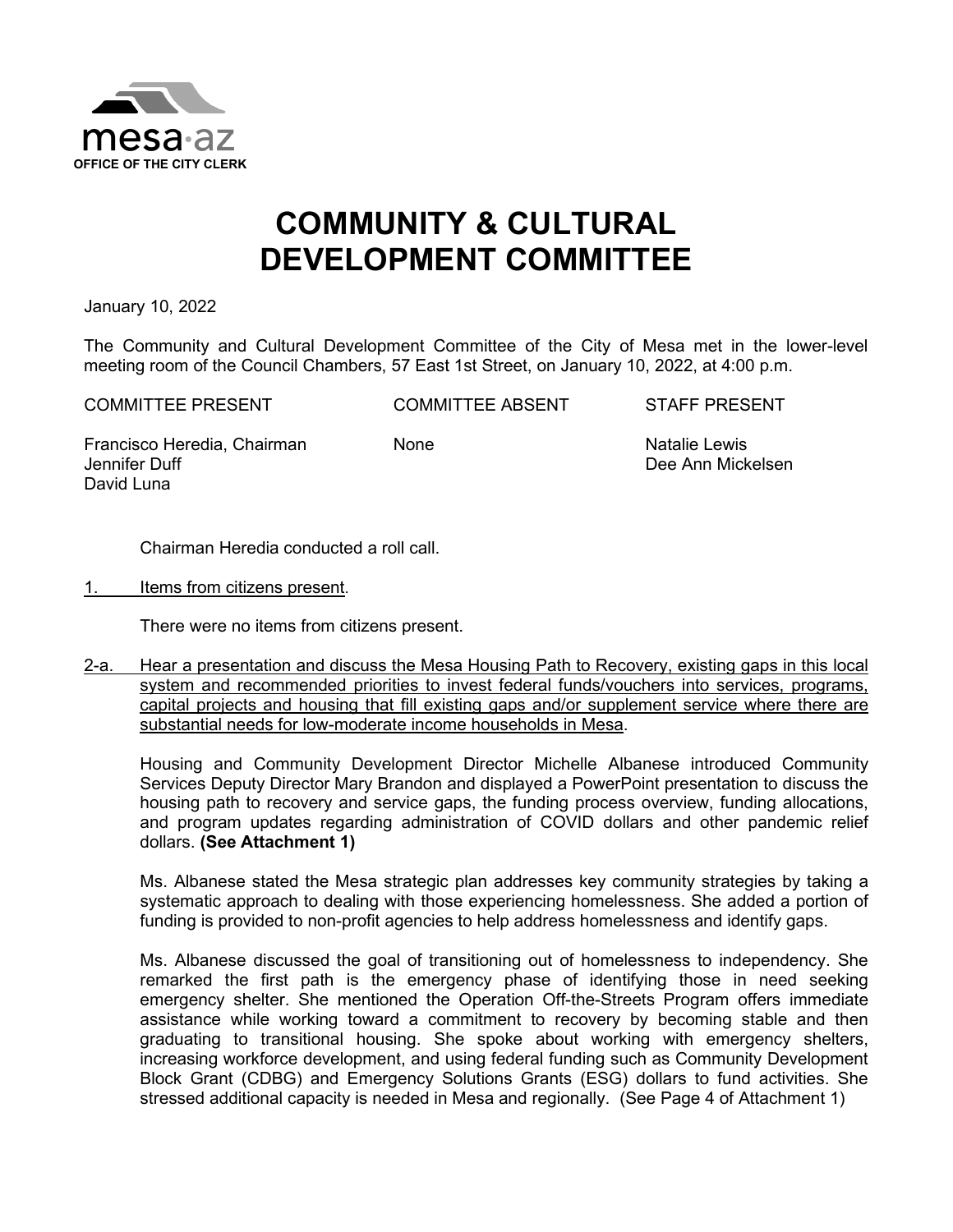Ms. Albanese explained the next path is the Bridge to Success which includes rapid rehousing, rental assistance, and voucher programs for additional housing assistance. She advised staff are currently working on increased transitional housing using American Rescue Plan Act (ARPA) dollars to increase the bed inventory. She noted statistics show in the years 2015 to 2020 the number of unsheltered persons has increased from 1,200 to 3,700 regionally. She added the needs to be addressed are to expand availability of housing and workforce assistance. (See Page 5 of Attachment 1)

In response to multiple questions posed by Committeemember Duff regarding the eviction status of residents, Ms. Brandon confirmed Housing is getting requests from individuals being evicted, as well as those losing homes because the rent increases are so high residents can no longer afford to live there. She stated housing vouchers are available for those at risk for being homeless and are income eligible, and Housing will refer them to other resources to assist them. She pointed out the gap in residents with vouchers being able to locate housing. She discussed working with the Housing Solutions Program to reach out and retain landlords and finding solutions that work with the programs.

In response to a question from Committeemember Luna, Ms. Brandon confirmed La Mesita is fully leased.

Responding to additional questions from Committeemember Luna, Deputy City Manager Natalie Lewis reported the City does not pursue low-income tax credit (LIHTC) housing and typically wait for development contractors to go through the process. She pointed out Save the Family is exploring a LIHTC project either in Mesa or Tempe.

Committeemember Luna commented because there are so many people that need housing, the City needs to work with the development community and encourage them to look into the viability of affordable developments.

Ms. Lewis emphasized her understanding that the Qualified Allocation Plan (QAP) added a requirement that the housing must be within a certain distance of a major employer, in addition to being close to transit, which makes it more difficult to find locations. She remarked the issue of finding inventory is a national issue and continues to be a part of the strategic plan to have a balanced housing plan in Mesa.

In response to a series of questions from Chairperson Heredia regarding the available vouchers, Ms. Brandon mentioned the Family Unification Program vouchers come directly from the Department of Child Safety, Veterans Affairs Supportive Housing (VASH) vouchers are for homeless veterans referred from the VA, the Housing Choice vouchers, or the Emergency Housing vouchers that are referred from Continuum of Care. She clarified all the vouchers are based on income eligibility and meeting the qualifications, depending on the program. She shared the example that a year ago the average number of days to find housing once a voucher is received was 30 to 45 days and today the average is 90 to 120 days.

Committeemember Duff suggested collaborating with employers when building or expanding a business to include housing as a piece of the conversation to accommodate employees.

Ms. Albanese summarized the gaps that have been identified that were discussed in previous slides, including affordable housing, preserving existing housing, developer incentive programs,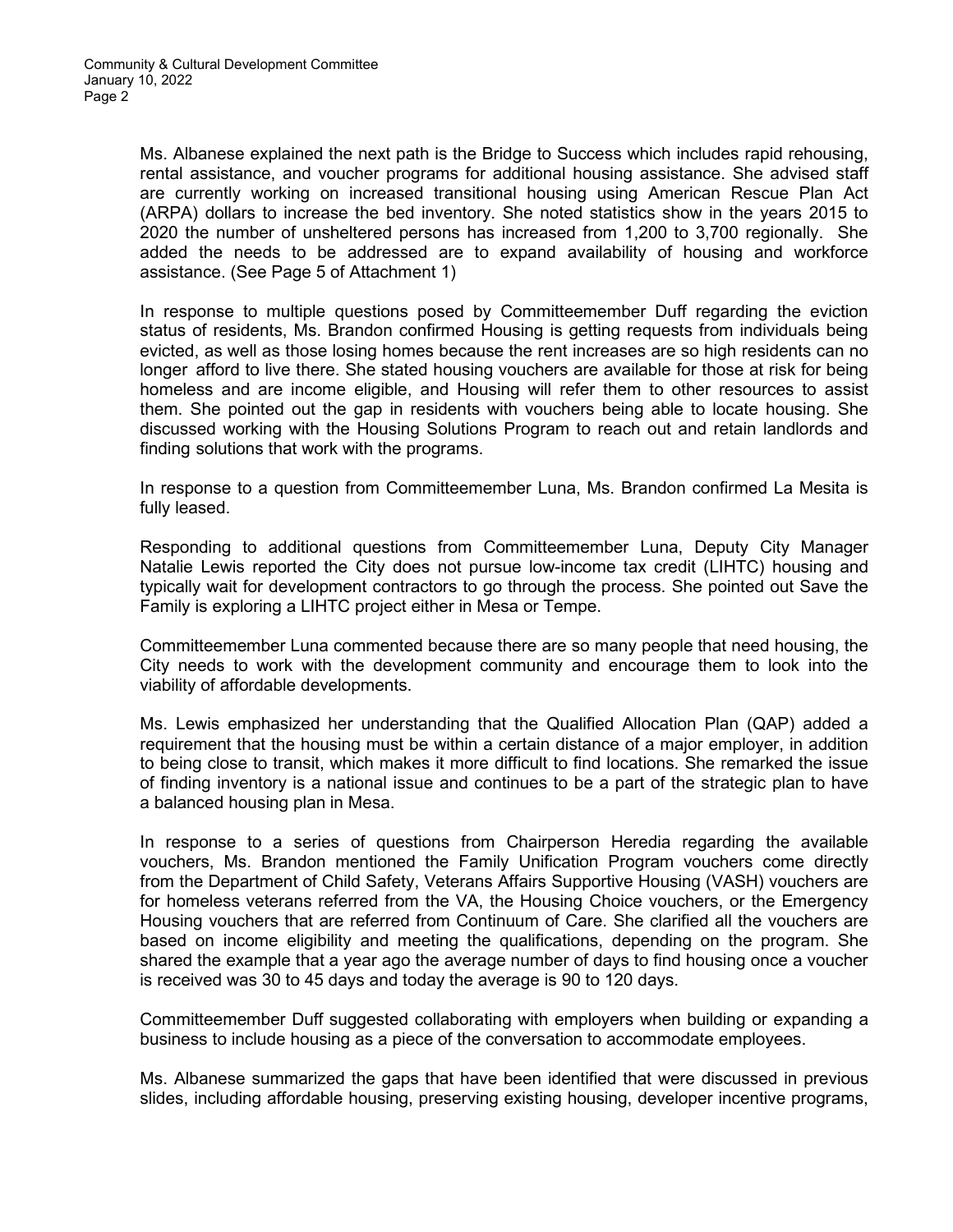and landlord participation. She remarked there are current landlords that will no longer be taking vouchers which is creating an even bigger gap in finding housing. (See Page 7 of Attachment 1)

Ms. Albanese stated the funding process typically begins in September and ends in April when recommendations are brought to the Community & Cultural Development Committee and Council. She mentioned the importance of looking at the HUD guidelines and Council strategic priorities when reviewing applications to ensure funding is going to those critical programs and services in the community. (See Page 9 of Attachment 1)

Ms. Albanese described the funding priorities that have been identified, adding a majority of the funding goes to address homelessness issues. (See Page 10 of Attachment 1)

Ms. Albanese informed the Committee that Housing is in the middle of the funding cycle for FY 22/23. She mentioned the application solicitation process is over, the applications have been scored, and staff are now going through the applications to come up with funding recommendations. (See Page 11 of Attachment 1)

Ms. Albanese explained funding allocations are based on the previous HUD allocation. She anticipates just over \$6.5 million for CDBG programs, \$346,000 for the ESG programs, \$2.3 million for the HOME Investment Partnerships program, and \$520,000 for Human Services. She pointed out this does not include any pandemic-related funding received. (See Page 13 of Attachment 1)

Ms. Brandon presented the amounts received under the COVID funding. She said the numbers under Community Development are for all allocations for the funding source, which included two rounds for CDBG and ESG, totaling \$16.7 million. She noted under Housing Services, additional administration funding was received to provide better service due to COVID and outlined the totals under each program. She mentioned an additional \$13 million has been reallocated from the State and will bring the final to \$72 million for COVID funding. (See Page 14 of Attachment 1)

Ms. Albanese commented just over \$4 million has been allocated under the categories of emergency shelter operations, emergency shelter expansion, street outreach, rapid rehousing, homeless prevention, and the Off-the-Streets program. She added, as of November, approximately \$2.2 million has been expended, assisting over 6,726 individuals, exceeding the estimate of 4,000 served by all agencies. (See Page 16 of Attachment 1)

In response to a question from Chairperson Heredia regarding the \$1 million difference in ESG funding shown on Page 14 for \$5.1 million and \$4 million on Page 16, Ms. Albanese confirmed a percentage of the COVID dollars is used for administration, which is approximately \$600,000, and the leftover agency funding will be used to continue to fund Off-the-Streets navigation services.

Ms. Lewis advised the dollars must be spent by the end of September.

Responding to a question posed by Committeemember Duff regarding what can be done for evicted residents who are not able to find housing with their voucher, Ms. Lewis confirmed the difficult situation with inadequate housing. She remarked there is not one answer and there is a need to find multiple opportunities by talking with regional partners, the County, and the State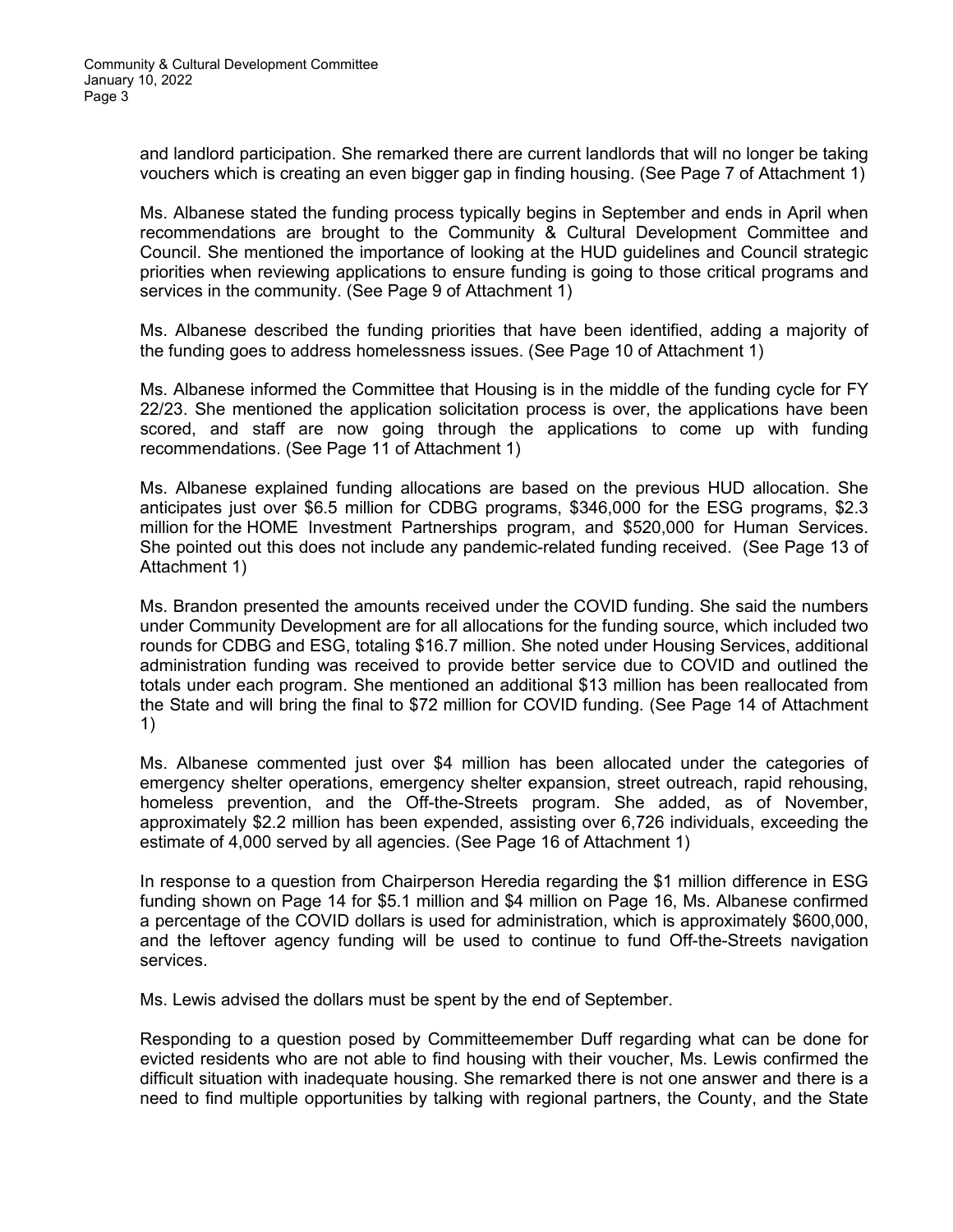about funding and available sources. She continued by saying staff will utilize the Off-the-Streets program as much as possible.

In response to a question from Committeemember Luna regarding how Maricopa Association of Governments (MAG) is assisting, Ms. Lewis indicated MAG helped facilitate a conversation about how to address homelessness regionally and the region has now adopted an action plan. She added MAG will be reporting on the progress of the plan and keeping tabs on solutions that are being developed across the region. She said there are conversations happening among regional cities on how to coordinate better.

In response to a question posed by Chairman Heredia, Ms. Lewis commented the City of Mesa is looking at all options to address homelessness. She pointed out that the Off-the-Streets program has been very successful for Mesa and has become a best practice model nationally. She added the City is looking for ways to continue the program long-term.

Ms. Albanese stated the City received \$6 million in CDBG-CV dollars and the funding must be spent by 2026. She said staff are looking at best practices locally and regionally for the funding to make a long-term impact in the community. (See Page 17 of Attachment 1)

Ms. Albanese spoke about the ARPA funding that will be used for the HOME program, which must be expended by 2030. She mentioned the purpose of those dollars is to provide long-term sustainable housing. She outlined the three specific categories where these dollars can be used: permanent affordable rental housing, increasing the number of non-congregate shelters, and providing longer term stable housing through tenant based rental assistance. (See Page 18 of Attachment 1)

Responding to a question from Committeemember Duff asking whether the HOME dollars could be used for a program or incentive to encourage secondary housing units on a single-family residential lot, Ms. Lewis advised staff will look into that option.

Ms. Brandon indicated a press release went out last week, along with emails to inform the public there is less than \$3 million left in this funding source for the next few weeks. She added \$11.5 out of the \$13 million from the State reallocation will go to the Emergency Rental Assistance Program (ERAP). (See Page 19 of Attachment 1)

In response to multiple questions from Chairperson Heredia, Ms. Brandon said that Housing is currently working on applications received at the end of December. She explained once the applicant and landlord information are turned in, payment can be made the next business day. She mentioned residents can apply only for utility assistance, which is also a quick turnaround. She expects the applications to increase due to the recent marketing. She said an eligible resident can get all arrears and two months forward on rent or utilities.

Ms. Brandon indicated there are currently 115 referrals for Emergency Homeless vouchers. She pointed out having more referrals than available vouchers are essential because there will be some that are ineligible. She reported there are 15 housed and 44 searching for a unit. (See Page 20 of Attachment 1)

Ms. Brandon indicated Shelter + Care is one of the voucher programs that partners with Save the Family. She indicated there are only nine vouchers available, but the vouchers go to families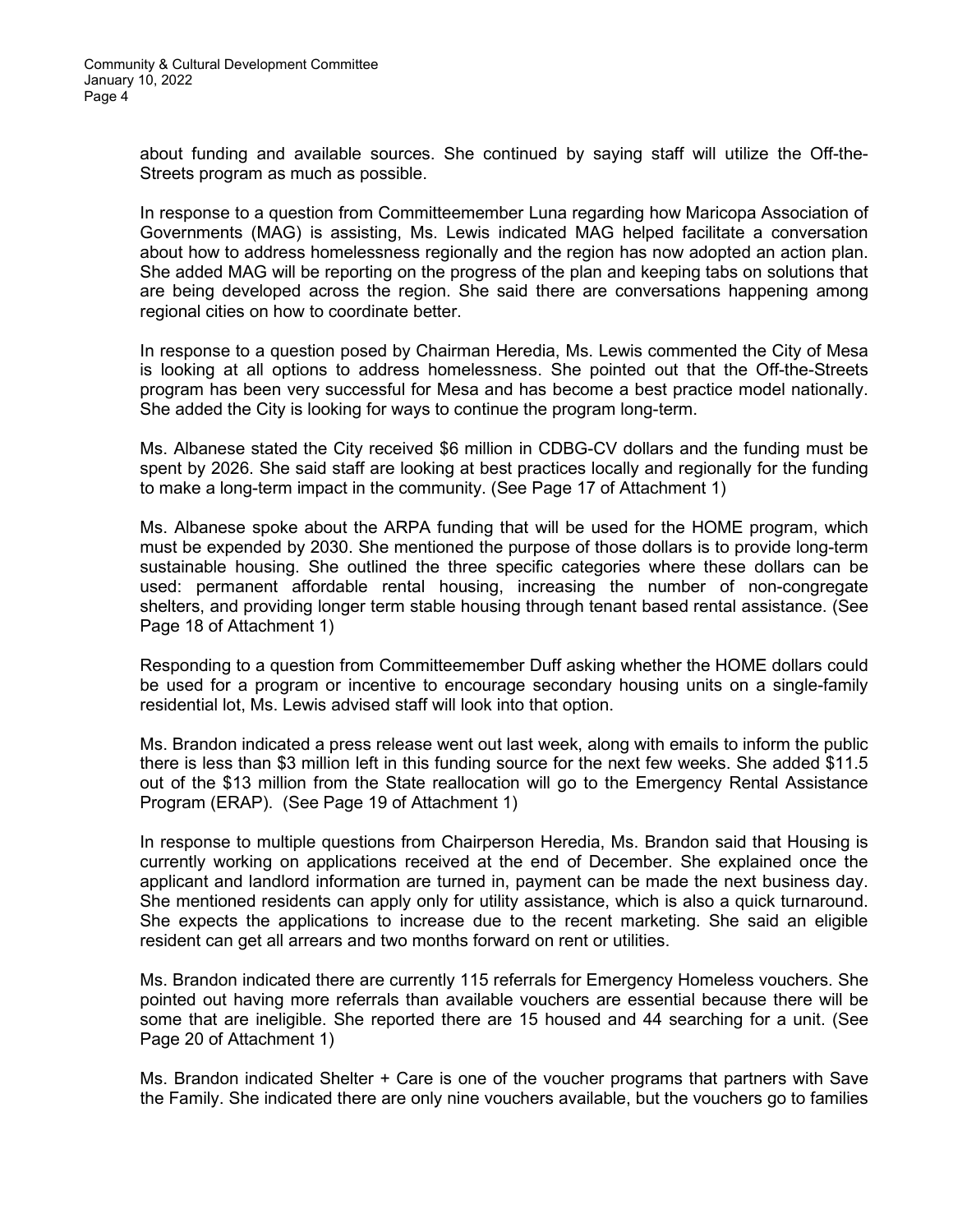that may have a drug addiction or mental disability and where casework is needed. She shared a success story of a family that was assisted through the program. Chairperson Heredia thanked staff for the presentation.

#### 3. Adjournment.

Without objection, the meeting adjourned at 4:47 p.m.

I hereby certify that the foregoing minutes are a true and correct copy of the minutes of the Community and Cultural Development Committee meeting of the City of Mesa, Arizona, held on the 10<sup>th</sup> day of January 2022. I further certify that the meeting was duly called and held and that a quorum was present.

#### $\mathcal{L}_\text{max}$  , where  $\mathcal{L}_\text{max}$  , we have the set of  $\mathcal{L}_\text{max}$ DEE ANN MICKELSEN, CITY CLERK

jg/la  $(Attachments - 1)$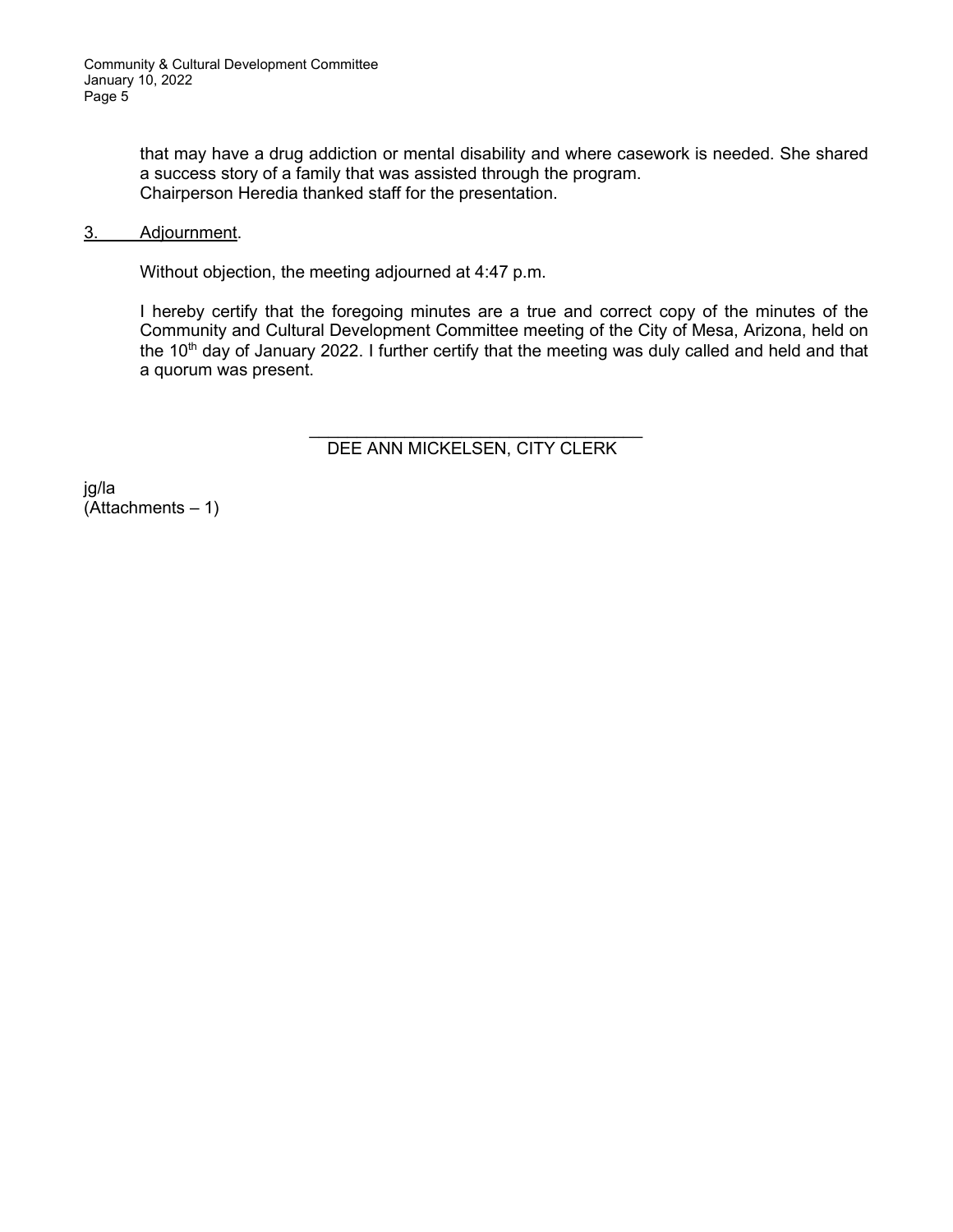

**MARY BANDON, COMMONICES DEPAIRMENTS DES DEPRISSIONS** MICHELLE ALBANESE, HOUSING & COMMUNITY DEVELOPMENT DIRECTOR MARY BRANDON, COMMUNITY SERVICES DEPUTY DIRECTOR MICHELLE ALBANESE, HOUSING & COMMUNITY DEVELOPMENT DIRECTOR

Community Cultural Development Committee Community Cultural Development Committee January 10, 2022 January 10, 2022

Housing and Community Development **Housing and Community Development** Program Updates Program Updates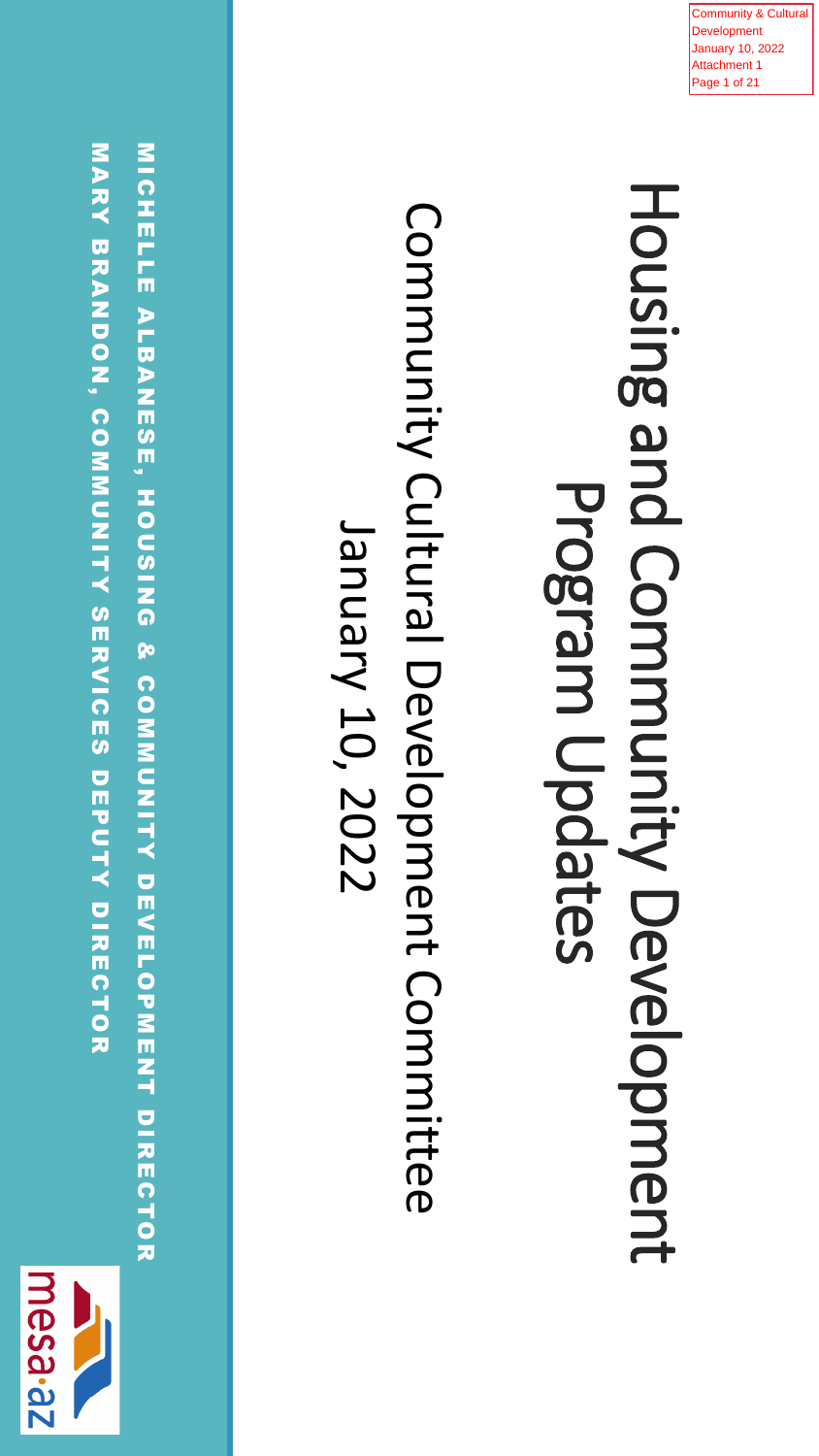ommunity & Cultural Development January 10, 2022 Attachment 1 age 2 of 21



# Presentation Purpose Presentation Purpose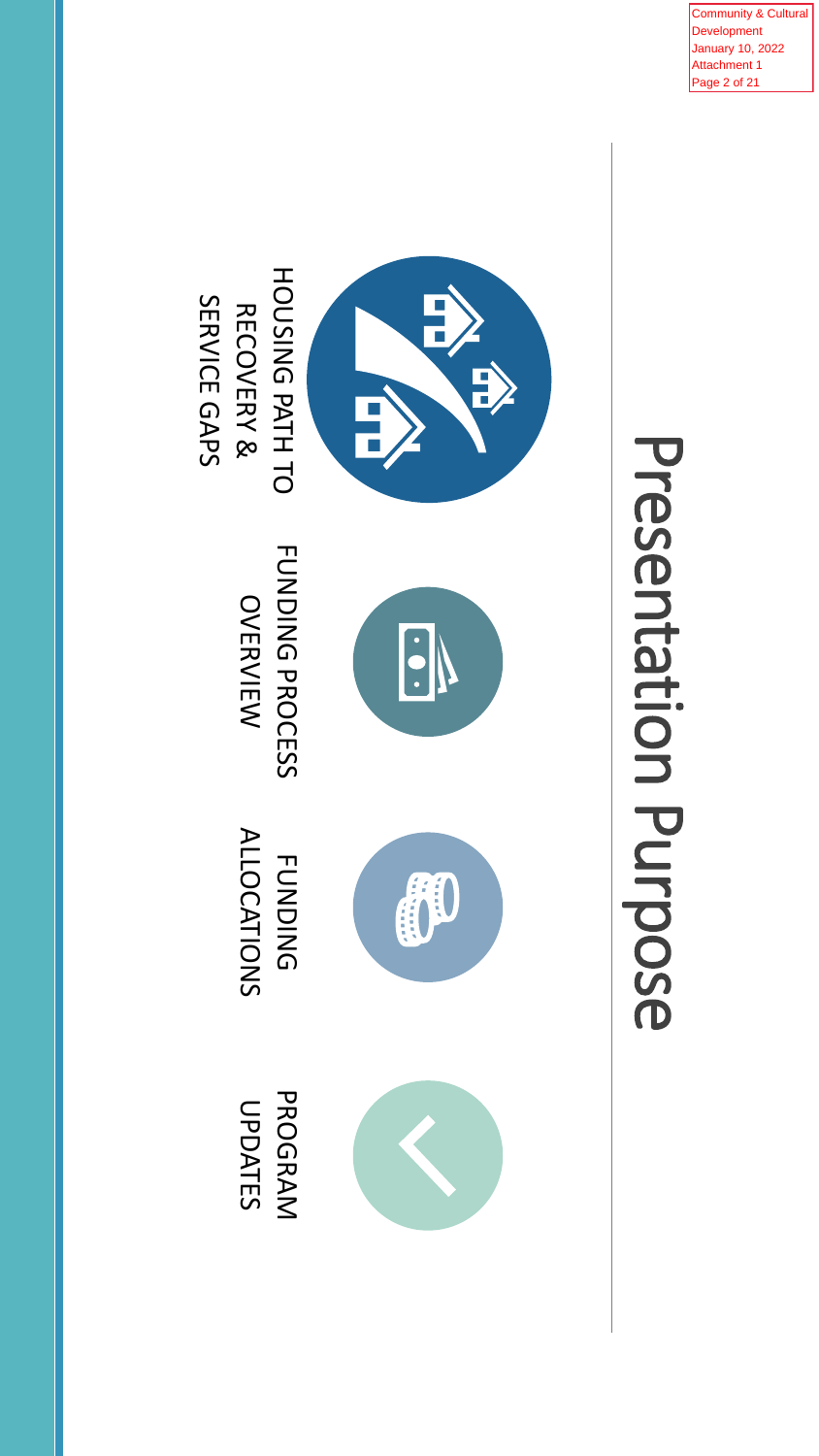Community & Cultural Development January 10, 2022 Attachment 1 Page 3 of 21

## Housing Path HONSING to Recover 199

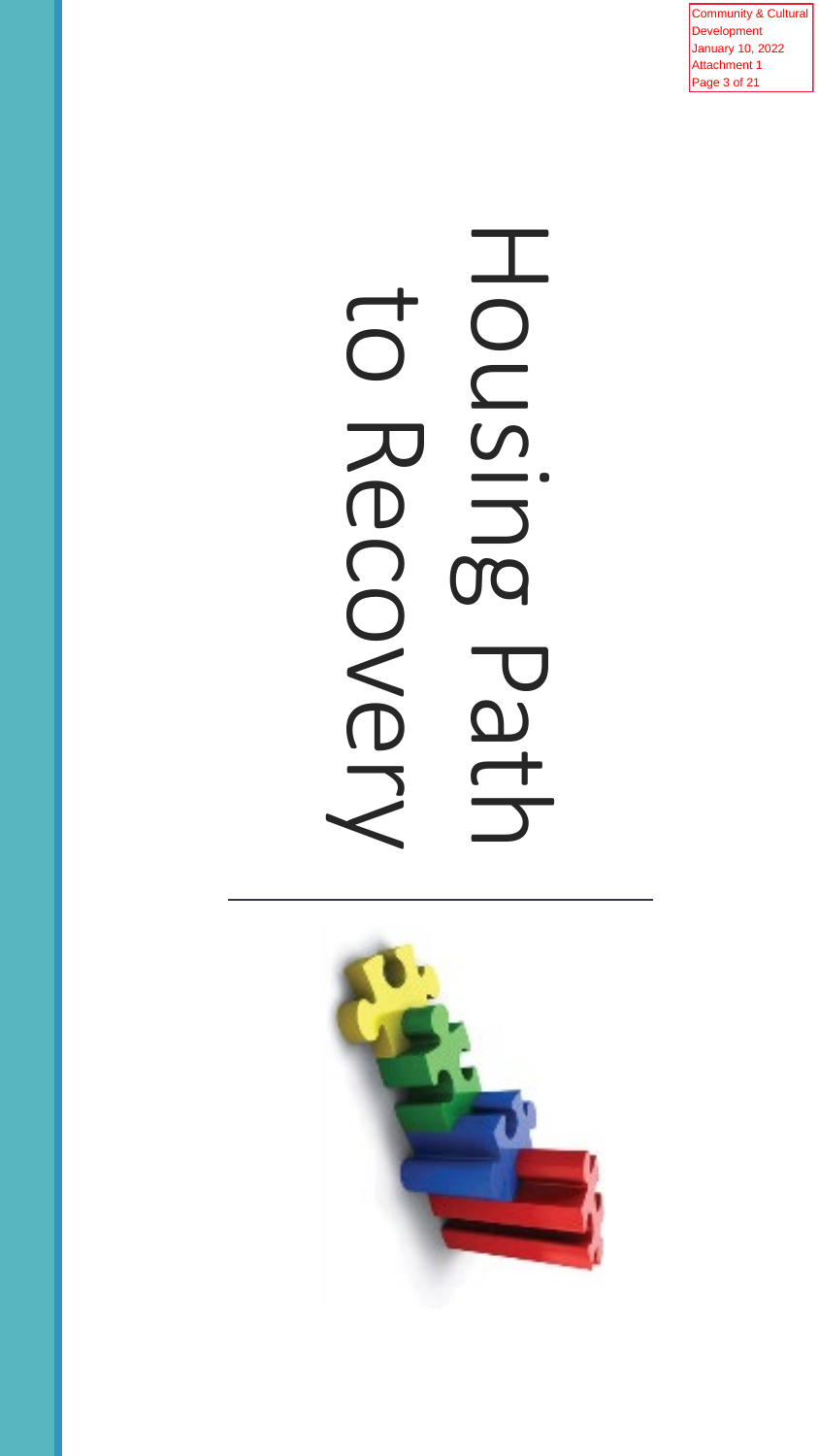Community & Cultural Development January 10, 2022 Attachment 1 Page 4 of 21



funding, and Emergency Housing Vouchers. Proposed rescue funding investments Existing tools/services: Off the Streets, Emergency and DV shelters. Housing Navigation. Use of ESG and CDBG **In development:** Workforce Dev/Jobs coordination and referral system, other ARPA-related investments (Jan. 13 funding, and Emergency Housing Vouchers. **Existing tools/services: In development:** Workforce Dev/Jobs coordination and referral system, other ARPA-related investments (Jan. 13 Off the Streets, Emergency and DV shelters. Proposed rescue funding investments. Housing Navigation. Use of ESG and CDBG

Study Session). Study Session).

**Gaps:** Added emergency/shelter capacity, & short-term housing in Mesa and regionally. Workforce development hub/coordination. Support services located in Mesa (mental health, wellness.) hub/coordination. Support services located in Mesa (mental health, wellness.) Added emergency/shelter capacity, & short-term housing in Mesa and regionally. Workforce development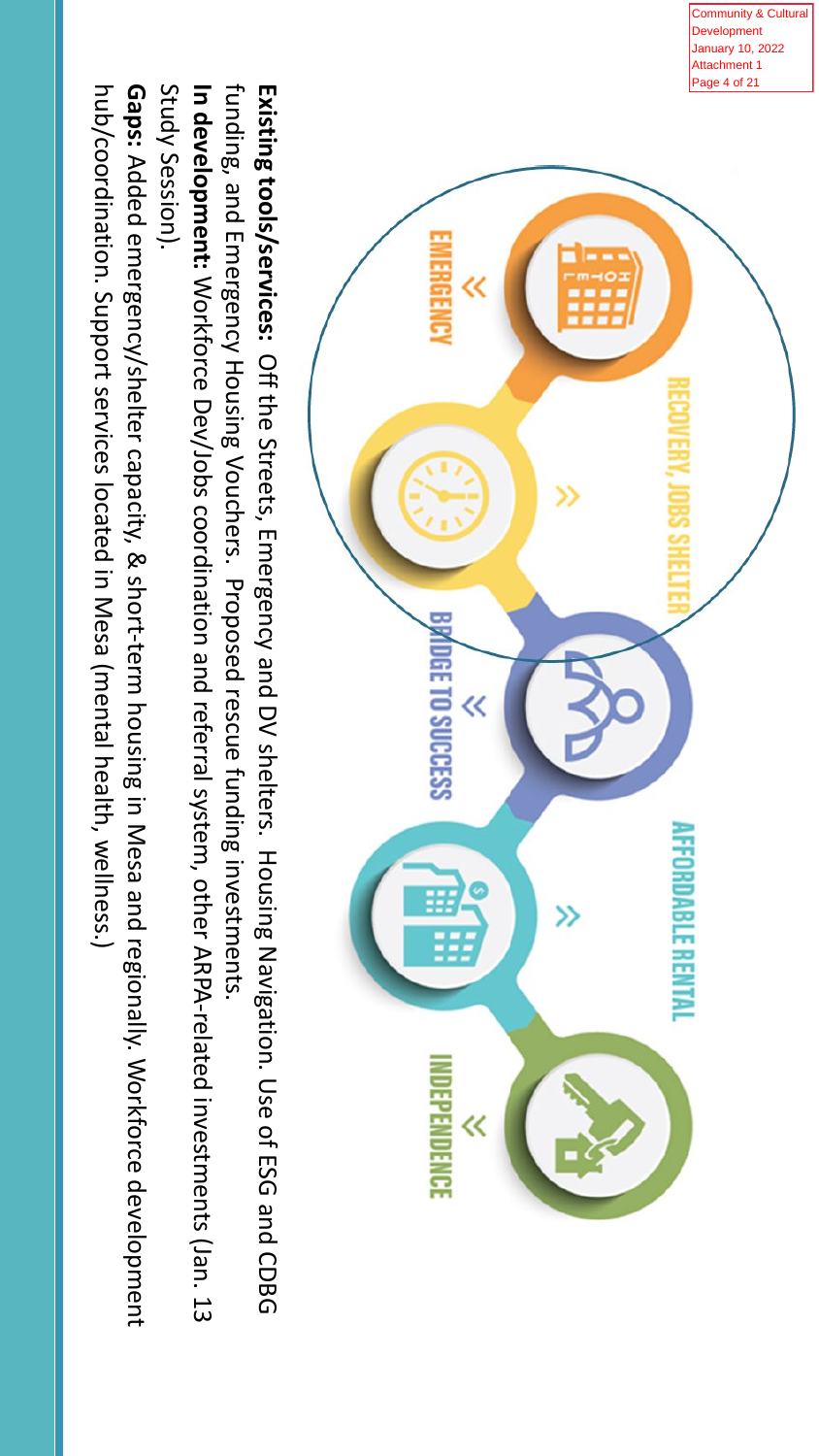

Community & Cultural Development nuary 10, 2022

In development: Additional transitional housing. (Jan. 13 study session) Choice Vouchers. Tenant-Based Rental Assistance. Proposed rescue funding investments. **In development:** Additional transitional housing. Choice Vouchers. **Existing tools/services:** Tenant-Based Rental Assistance. Proposed rescue funding investments. Transitional Housing. Rapid Rehousing. Rental Assistance. (Jan. 13 study session) Project-based vouchers. Housing

**Gaps:** Additional transitional housing and affordable rental. Workforce assistance. Financial tools, credit repair. Additional transitional housing and affordable rental. Workforce assistance. Financial tools, credit repair.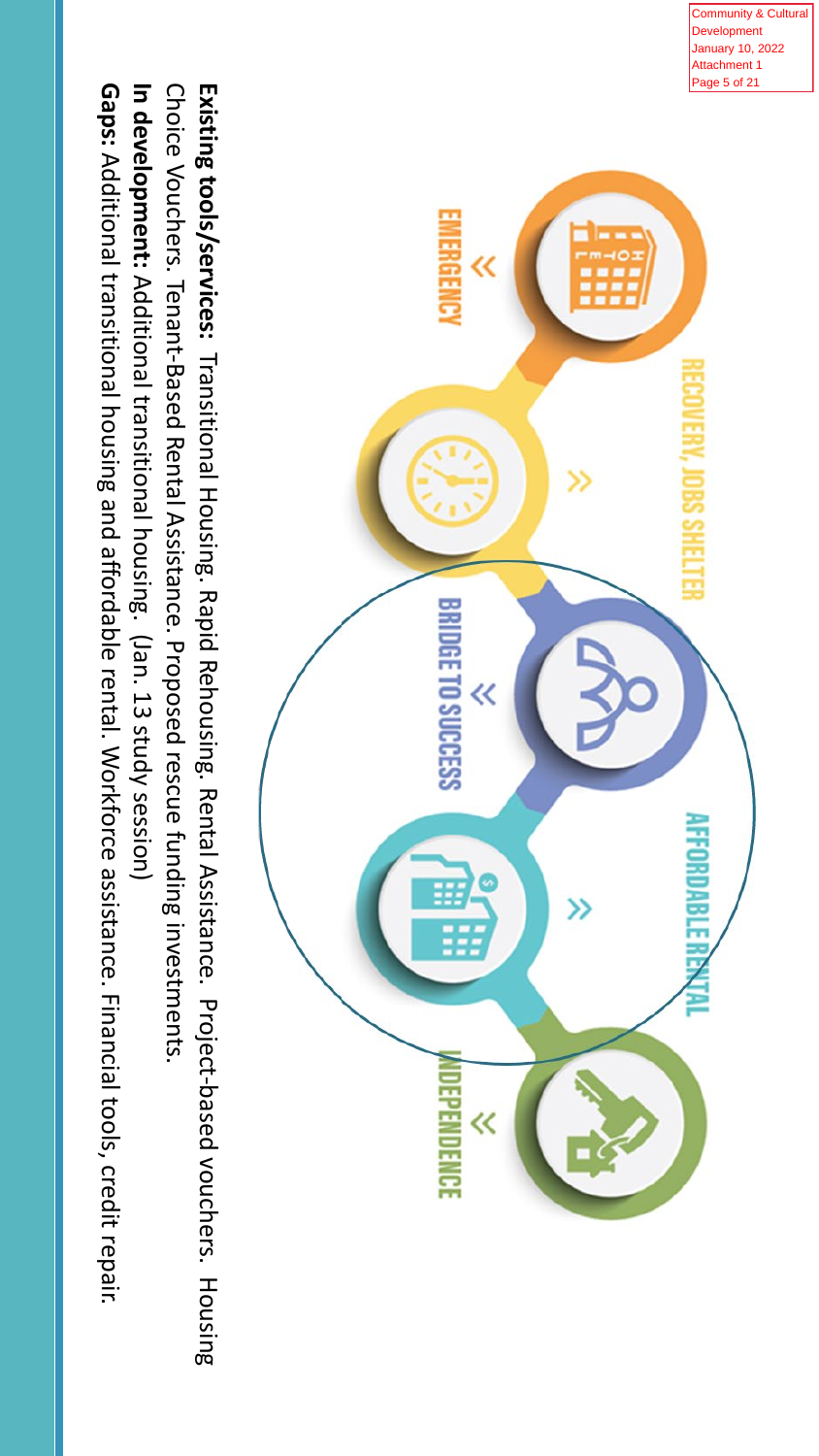Community & Cultural evelopment anuary 10, 2022 Attachment 1 ge 6 of 21

Existing tools/services: Family Self Sufficiency. Housing Stability. Rental to home ownership. **Existing tools/services:** EMERGENC Family Self Sufficiency. BRIDGE TO SUCCESS Housing Stability. ≪ Rental to home ownership. **NDEPENDENCE** 

**Gaps:** Additional affordable rental and affordable home ownership inventory. HUD updated Fair Market Rents In Development: Balanced Housing Plan Element -2024 Mesa General Plan Update (FMR.) **In Development:** Additional affordable rental and affordable home ownership inventory. HUD updated Fair Market Rents Balanced Housing Plan Element –2024 Mesa General Plan Update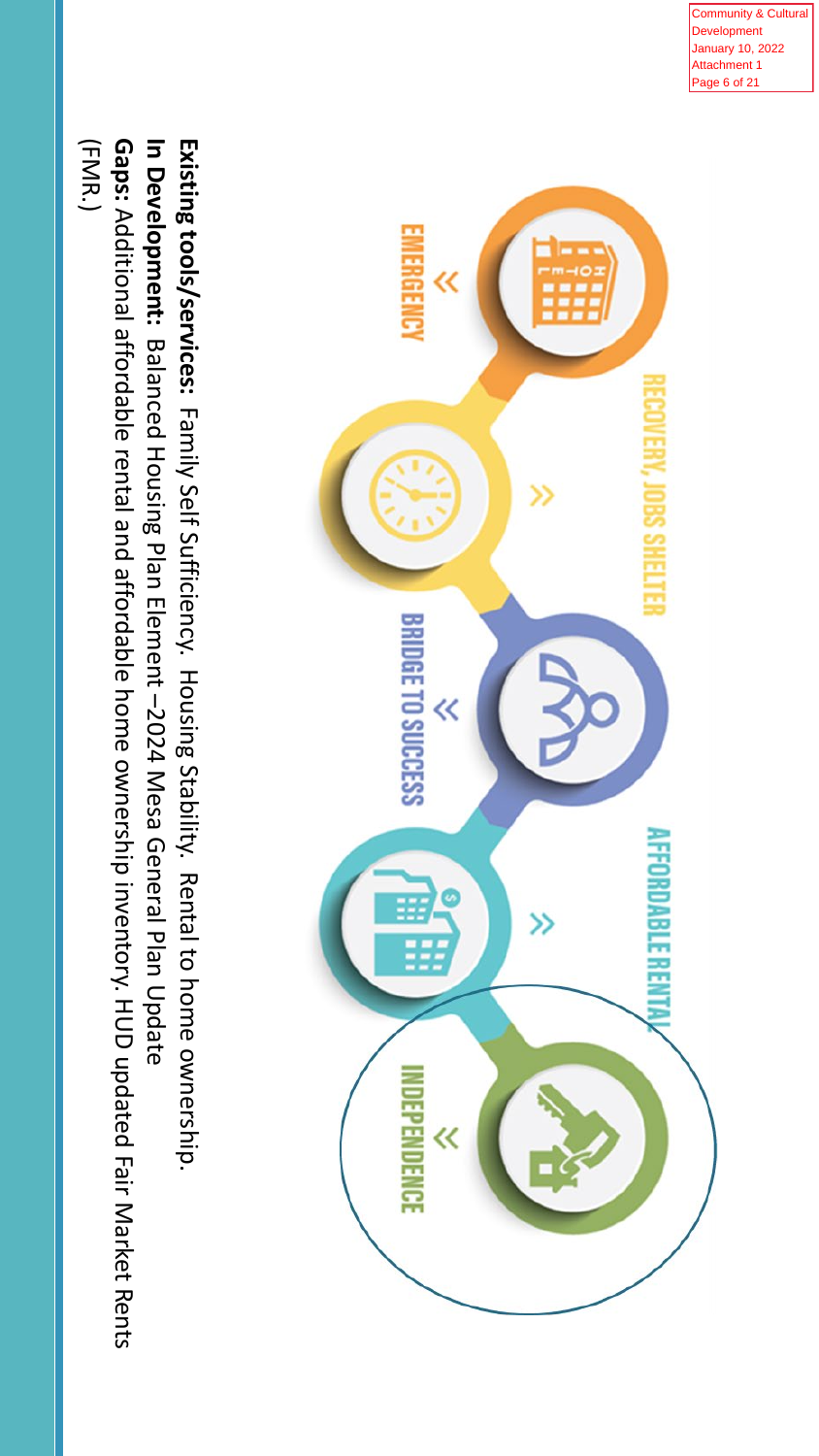

## Solution Summary Solution Summary

#### **Shelter Beds Shelter Beds**

housing Increase the number of beds available for all populations, short term transitional Increase the number of beds available for all populations, short term transitional

### Support Services **Support Services**

and health & wellness) Services needed in Mesa that can provide wrap around services (mental health and health & wellness) Services needed in Mesa that can provide wrap around services (mental health

## **Educational Opportunities Educational Opportunities**

programs, credit repair, and budgeting/financial tools GED assistance, financial assistance, grants and scholarships, trade school programs, credit repair, and budgeting/financial tools GED assistance, financial assistance, grants and scholarships, trade school

## **Workforce Assistance Workforce Assistance**

employment stability Resume writing, interview skills, job placement, workplace etiquette and employment stability Resume writing, interview skills, job placement, workplace etiquette and

## **Landlord Participation Landlord Participation**

reevaluate fair market rents Education and outreach, retain current landlords, recruit additional landlords, reevaluate fair market rents Education and outreach, retain current landlords, recruit additional landlords,

## **Affordable Rental Units Affordable Rental Units**

income housing Preservation of existing units/healthy homes, developer incentive programs, income housing housing trust fund, development of new properties, development of mixed housing trust fund, development of new properties, development of mixed Preservation of existing units/healthy homes, developer incentive programs,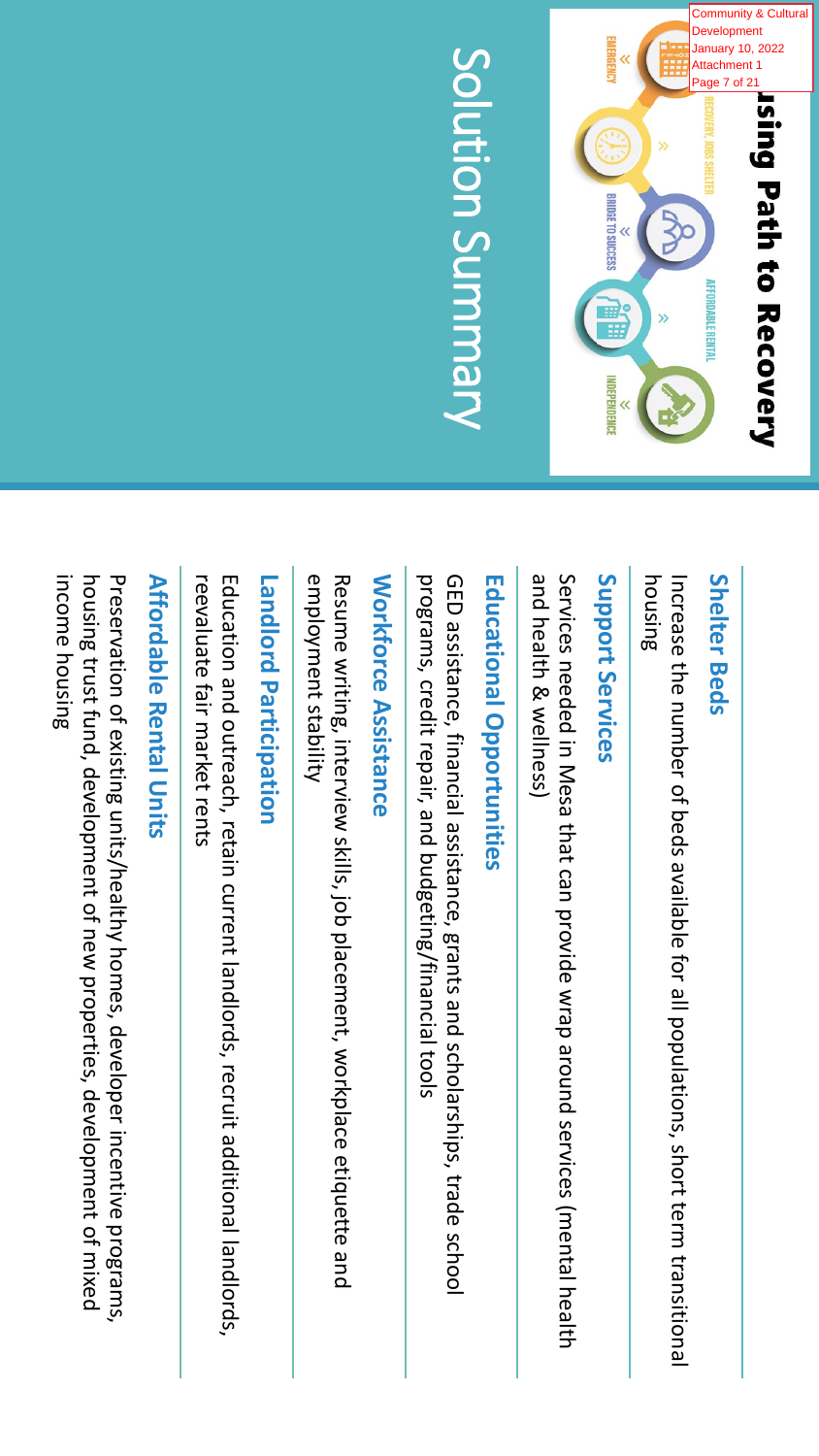Community & Cultural Development January 10, 2022 Attachment 1 Page 8 of 21



## Funding Process HONDI OVENIEW **TC** PLOCESS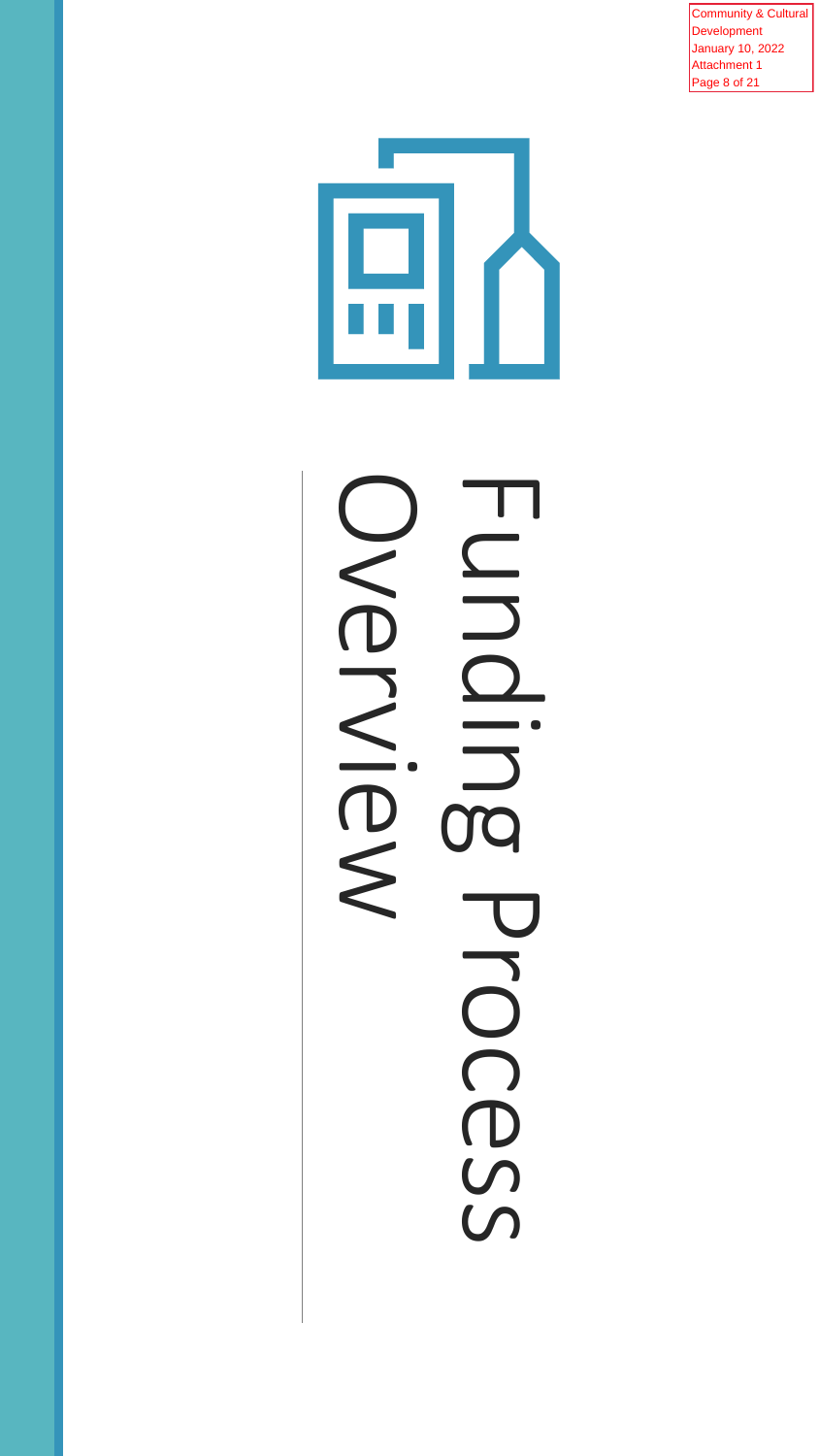ommunity & Cultural Development January 10, 2022 Attachment 1 age 9 of 21

## Funding Process Funding Process

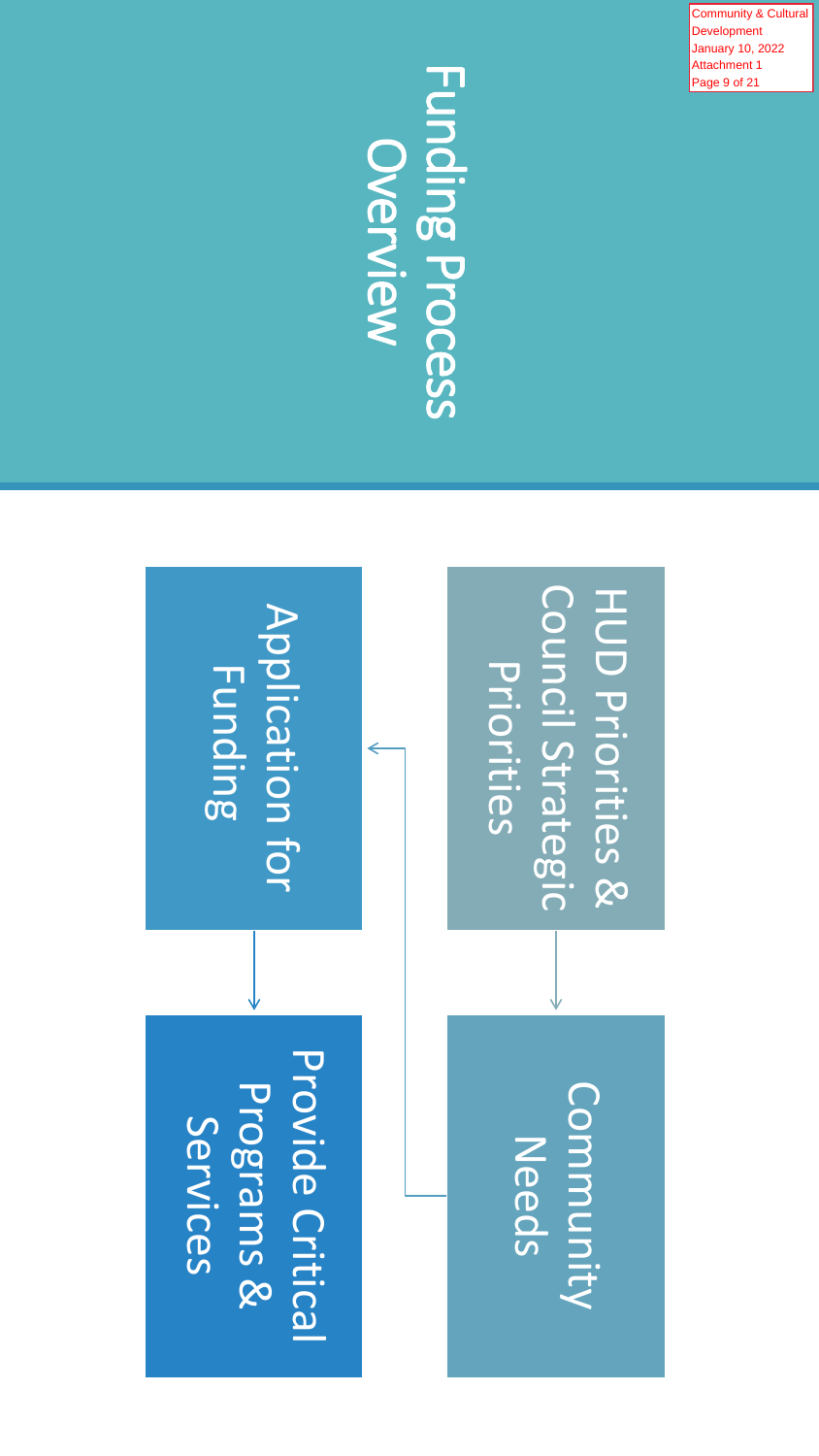**Community & Cultural Development** January 10, 2022 Attachment 1 Page 10 of 21

## Priorities **Funding**



Public Facility Improvements Public Facility Improvements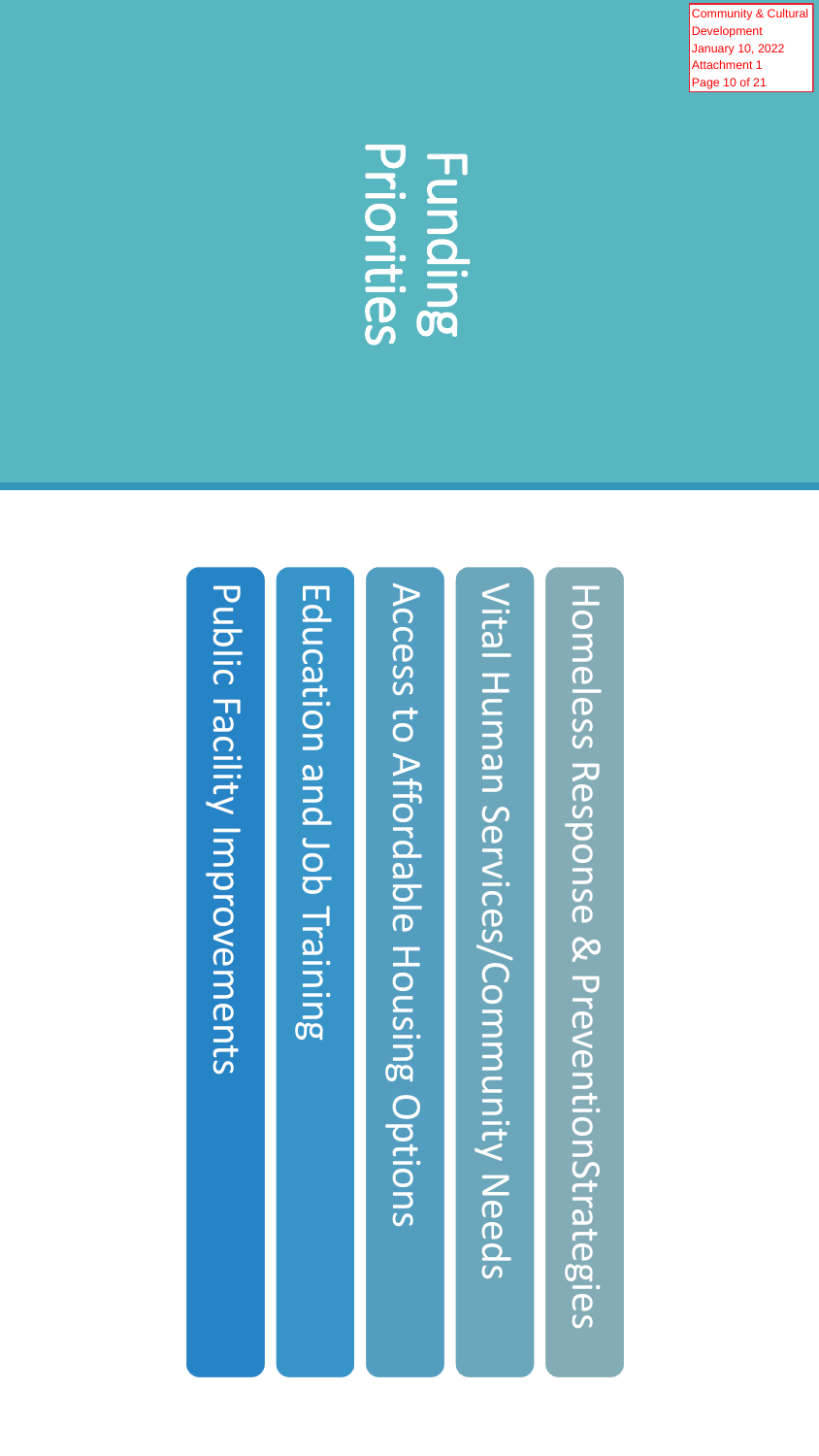

Community & Cultural Development January 10, 2022 Attachment 1 Page 11 of 21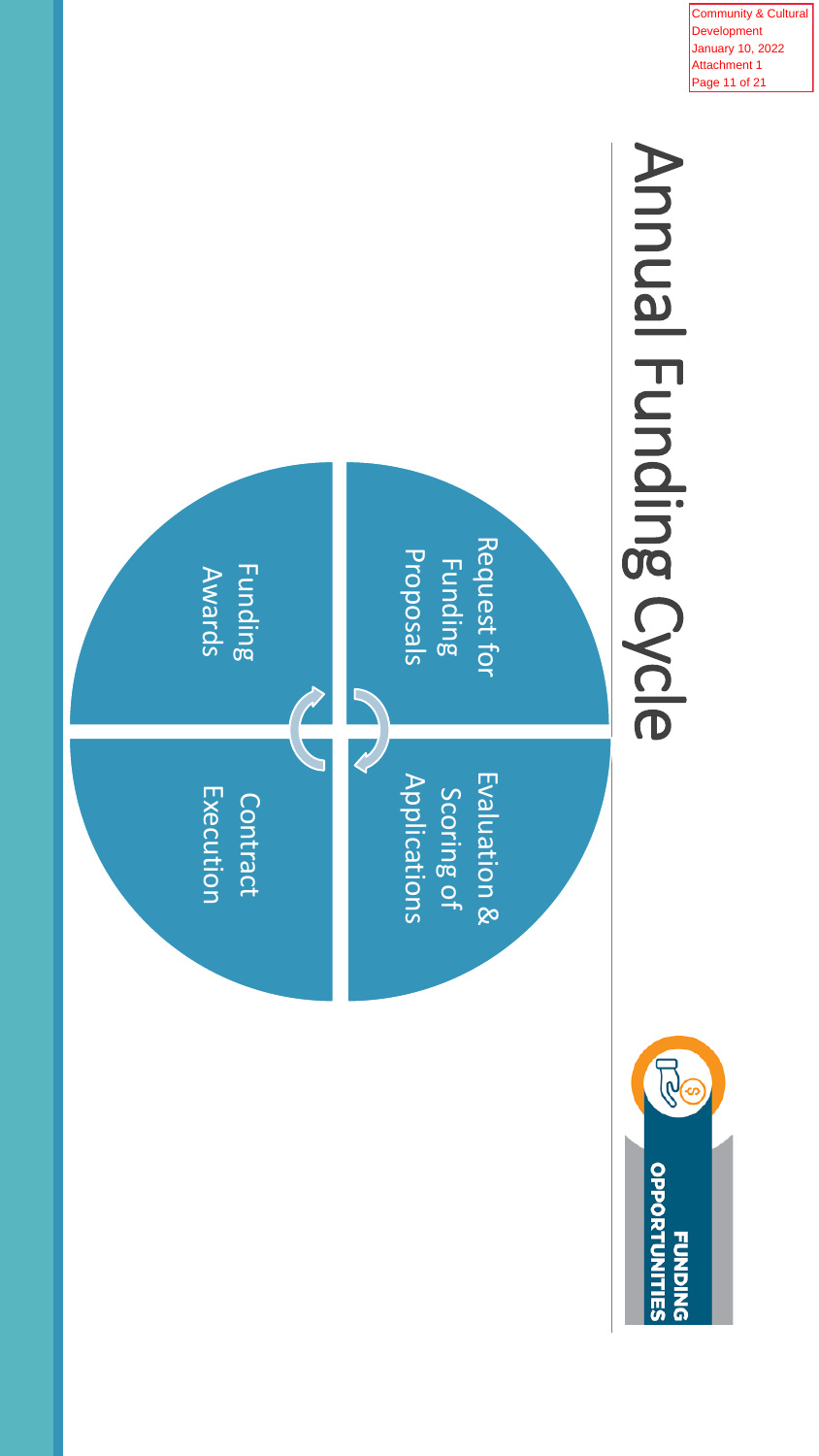Community & Cultural Development January 10, 2022 Attachment 1 Page 12 of 21

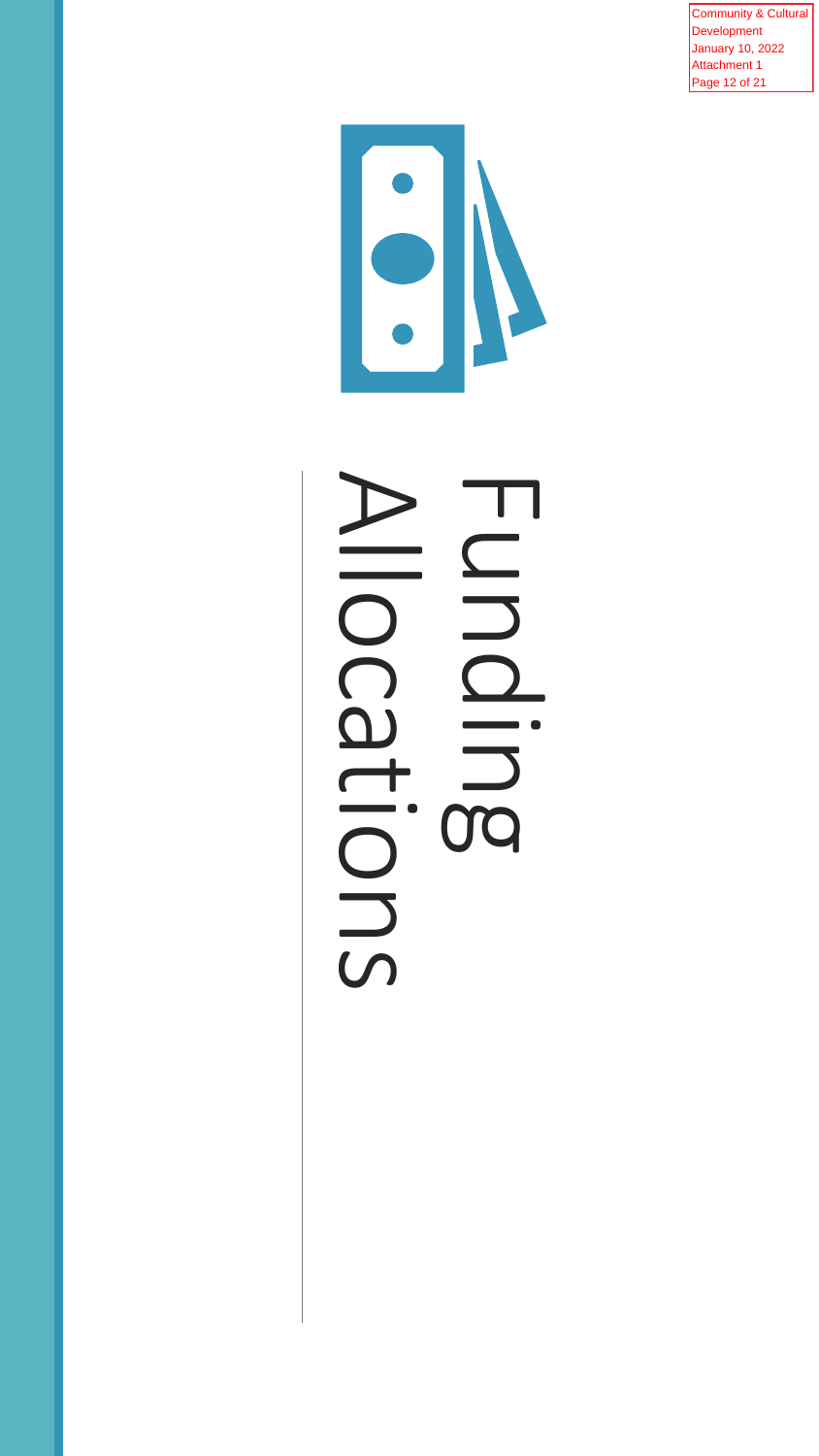Anticipated Annual Funding FY 22/23 Anticipated Annual Funding FY 22/23



Community & Cultural **Development** January 10, 2022 Attachment 1 Page 13 of 21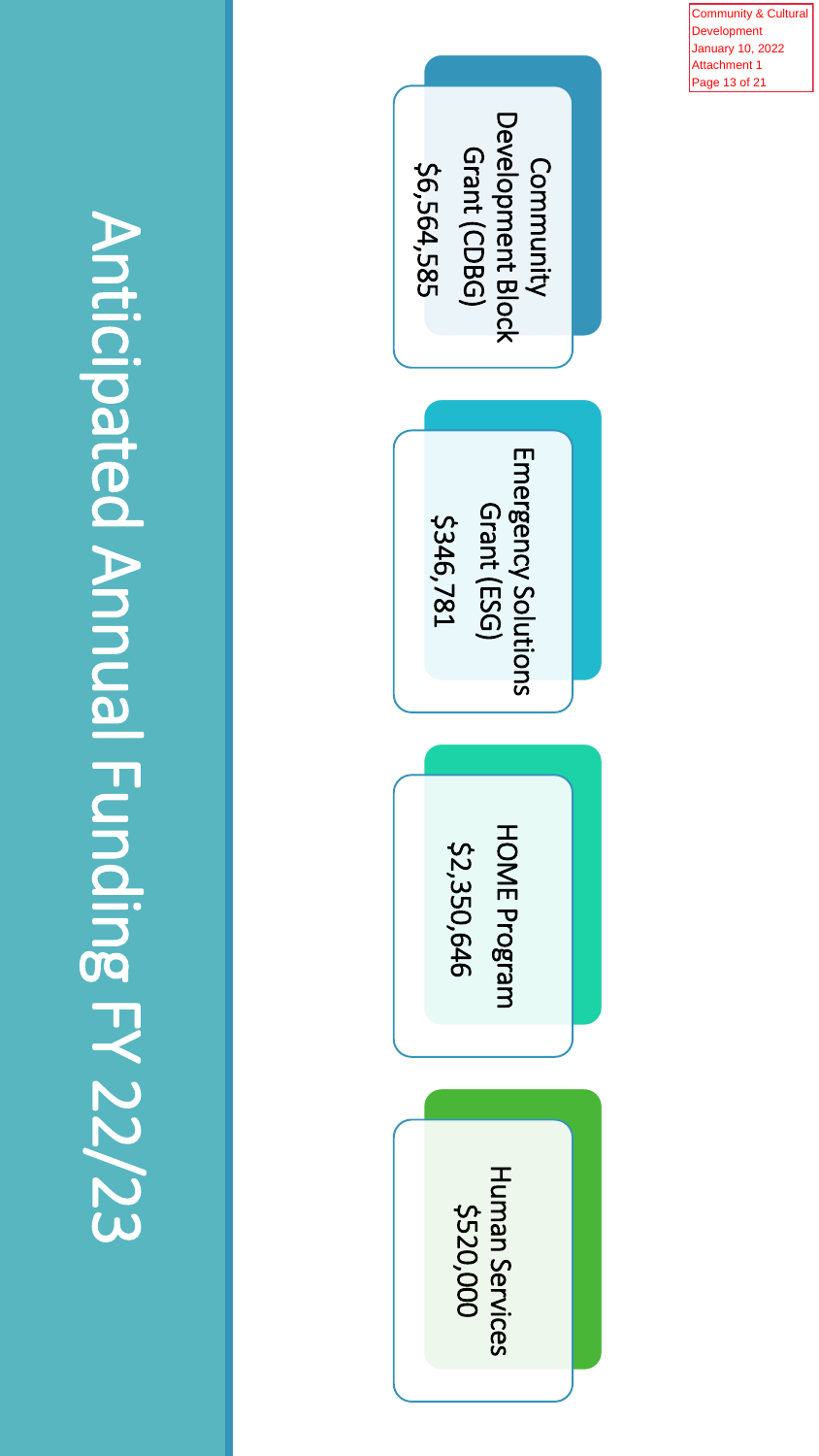Community & Cultural Development January 10, 2022 Attachment 1 Page 14 of 21

## Total COVID Funding Total COVID Funding

| 542,594,675  | 5982,416                                                        | \$600,000                                   | \$39,981,593                                        | 5501,017                                                                | \$529,649                                 |
|--------------|-----------------------------------------------------------------|---------------------------------------------|-----------------------------------------------------|-------------------------------------------------------------------------|-------------------------------------------|
| TOTAL        | <b>Emergency</b><br><u>Vouchers</u><br><b>Housing</b><br>(2030) | <b>Foreclosure</b><br>Prevention<br>Program | <b>Emergency</b><br>Assistance<br>Program<br>Rental | Per Unit Cost<br><b>Payment for</b><br>Assistance<br>Housing,<br>(2021) | <b>HCV-CV</b><br>Admin<br>(2021)<br>1 & 2 |
|              |                                                                 | <b>Housing Services</b>                     |                                                     |                                                                         |                                           |
| \$16,787,928 |                                                                 | \$5,605,694                                 | 55,182,234                                          |                                                                         | \$6,000,000                               |
| TOTAL        |                                                                 | <b>ARP-HOME</b>                             | <b>ESG-CV</b>                                       |                                                                         | <b>CDBG-CV</b>                            |
|              |                                                                 |                                             | Community Development                               |                                                                         |                                           |

\$59,382,603 **\$59,382,603**

**Total Covid Funding Total Covid Funding**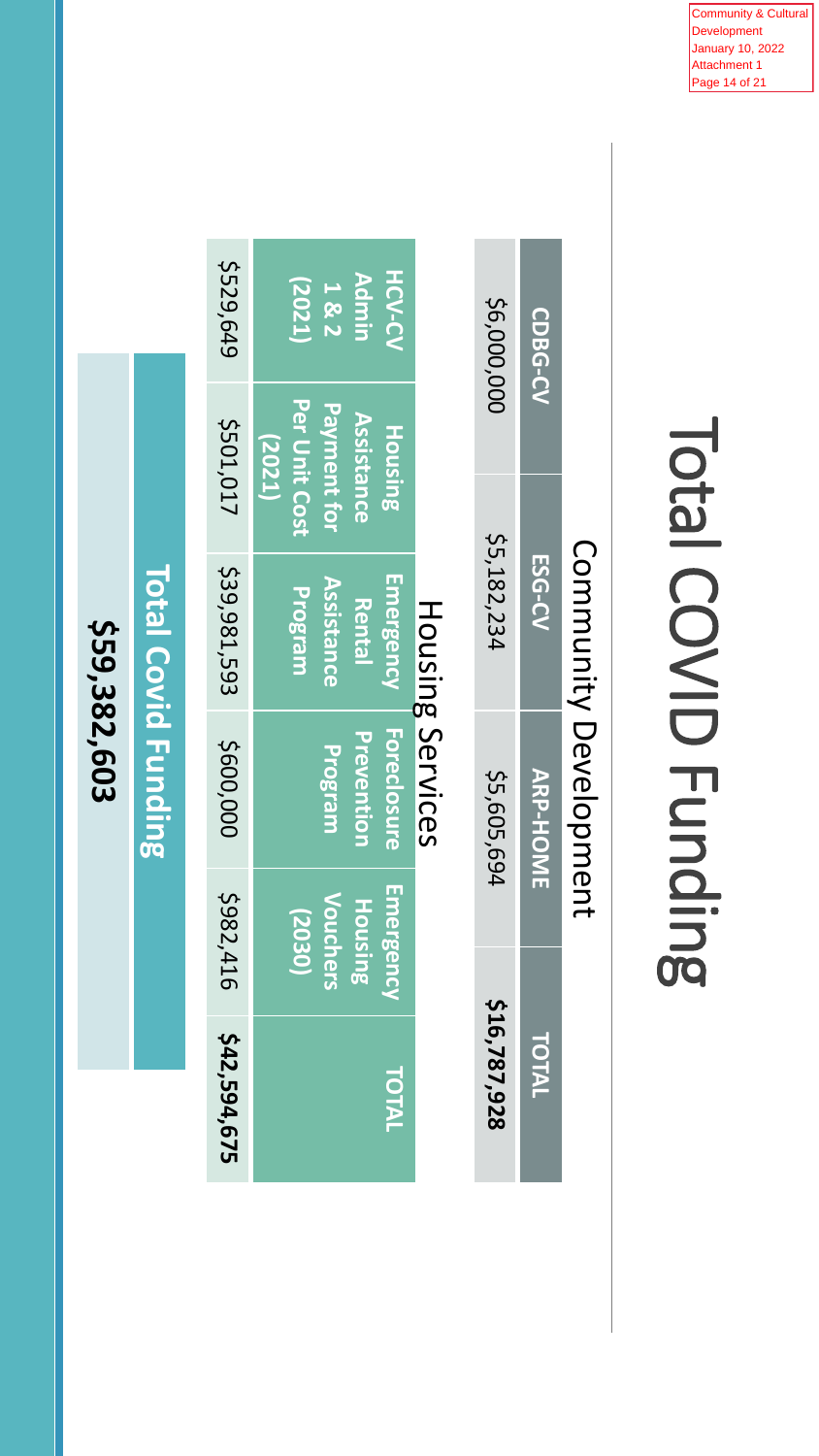Community & Cultural Development January 10, 2022 Attachment 1 Page 15 of 21



## Program Updates **Progral** 3 Updtes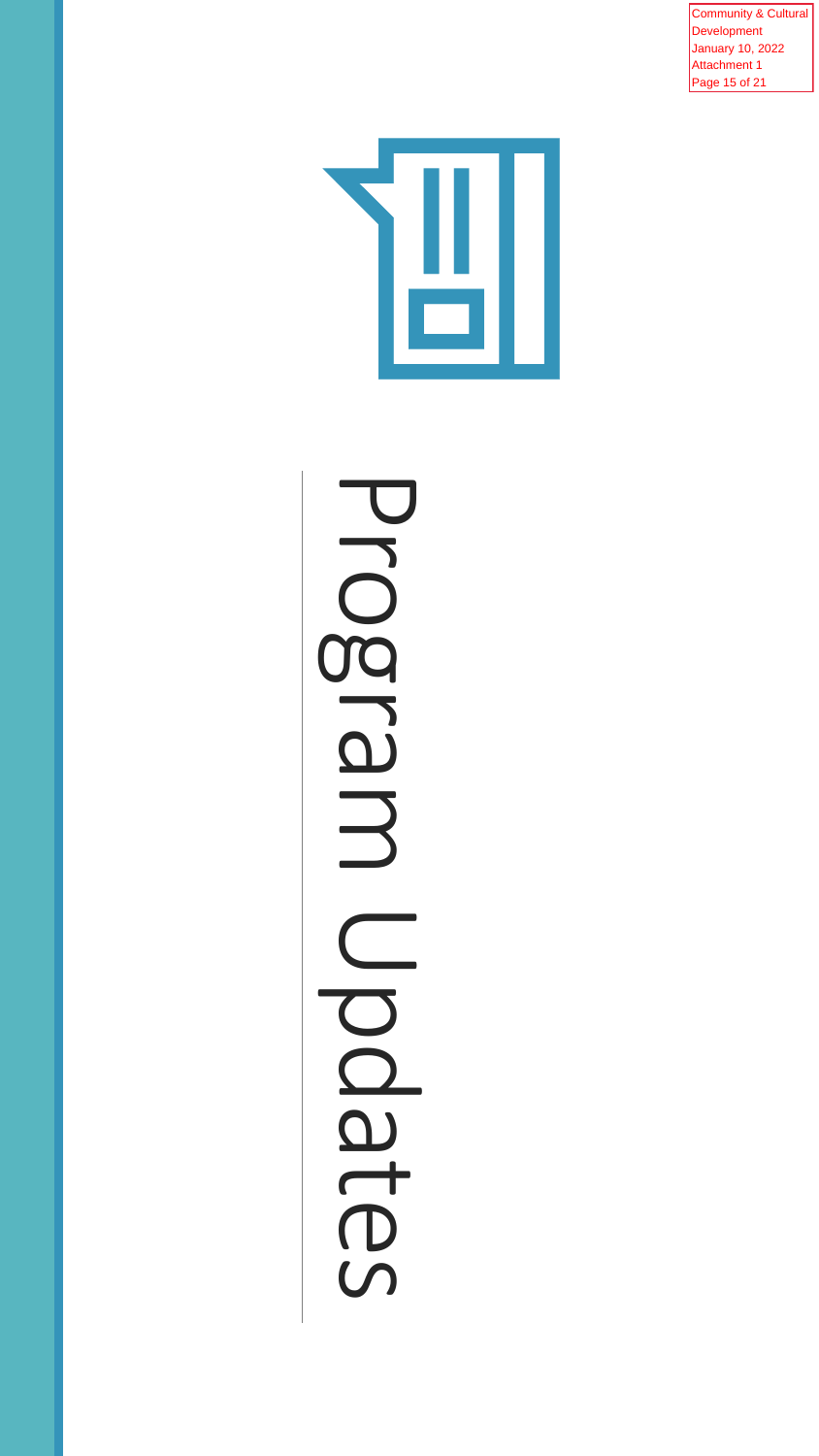Community & Cultural Development January 10, 2022 Attachment 1 Page 16 of 21

# ESG-CV Accomplishments

 $\begin{bmatrix} 1 \\ 2 \end{bmatrix}$ 

| 6,726       | 1,714                     | 753                    | 318                | 1,927                     | տ<br>80                                  | 1,429                                            | Served<br>Households |
|-------------|---------------------------|------------------------|--------------------|---------------------------|------------------------------------------|--------------------------------------------------|----------------------|
| \$2,261,318 | \$852,384                 | 5406,415               | 5204,841           | \$473,686                 | <b>\$10,521</b>                          | 5313,471                                         | Expenditure          |
| 54,001,779  | \$975,000                 | \$716,970              | \$428,200          | \$928,222                 | \$27,500                                 | \$925,887                                        | <b>Funding</b>       |
| TOTAL       | Streets<br><b>Off the</b> | Preventior<br>Homeless | Rehousing<br>Rapid | <b>Outreach</b><br>Street | Emergency<br>Expansion<br><b>Shelter</b> | <b>Operations</b><br>Emergency<br><b>Shelter</b> | PROGRAM              |

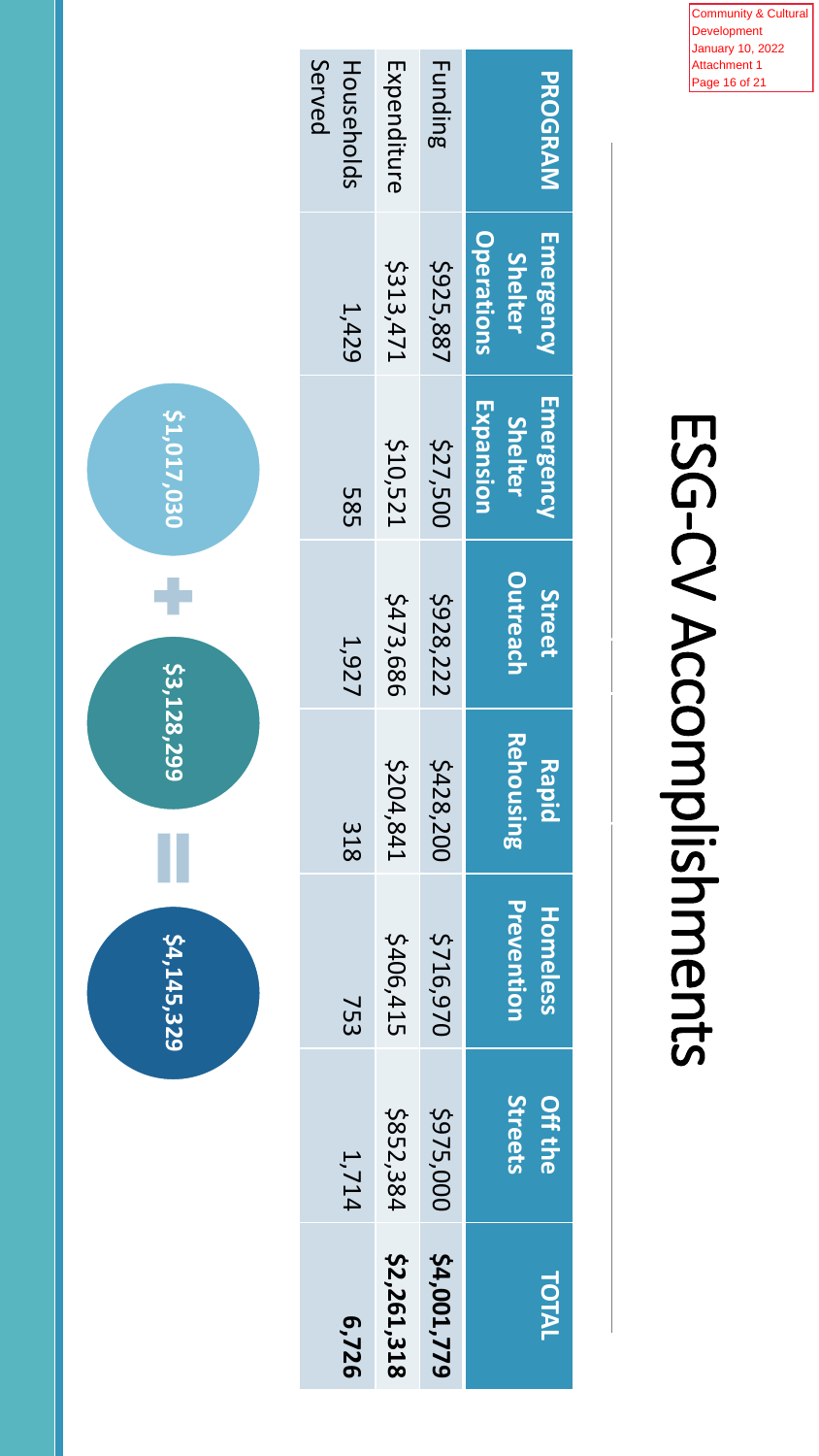**Funding Process Update** Funding Process Update \$6M (2026) CDBG-CV

"Best Practices" for "Best Practices" for **Funding Activities** Funding Activities **Consider Eligible** Consider Eligible Applications Non-Shelter congregate Recommendations Recommendations Funding

ommunity & Cultural **Development**  January 10, 2022 Attachment 1 Page 17 of 21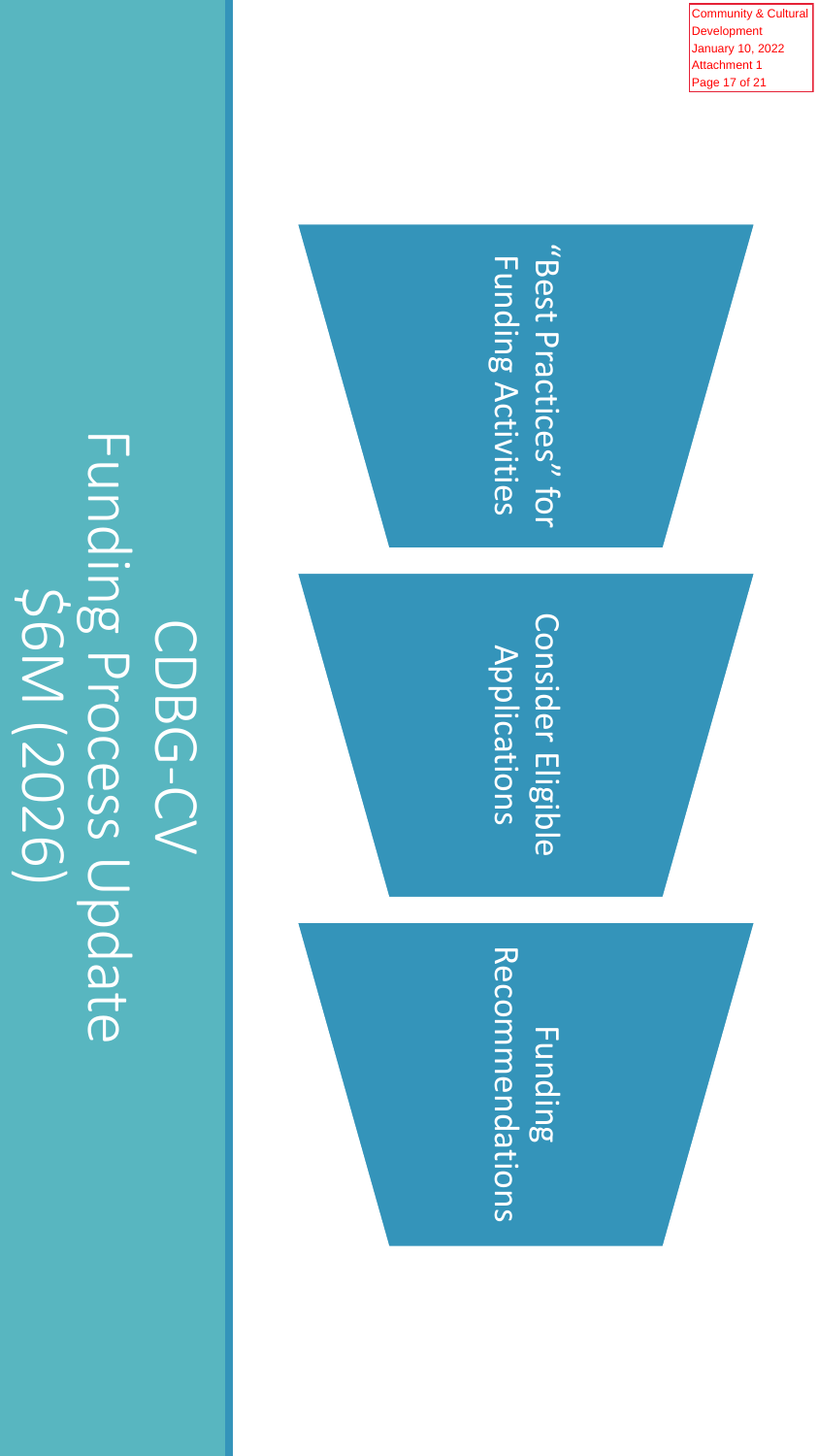ARPA HOME Program ARPA HOME Program Eligible Activities Eligible Activities \$5.6M (2030) \$5.6M (2030)





Rental Housing

Rental Housing

Community & Cultural Development January 10, 2022 Attachment 1 Page 18 of 21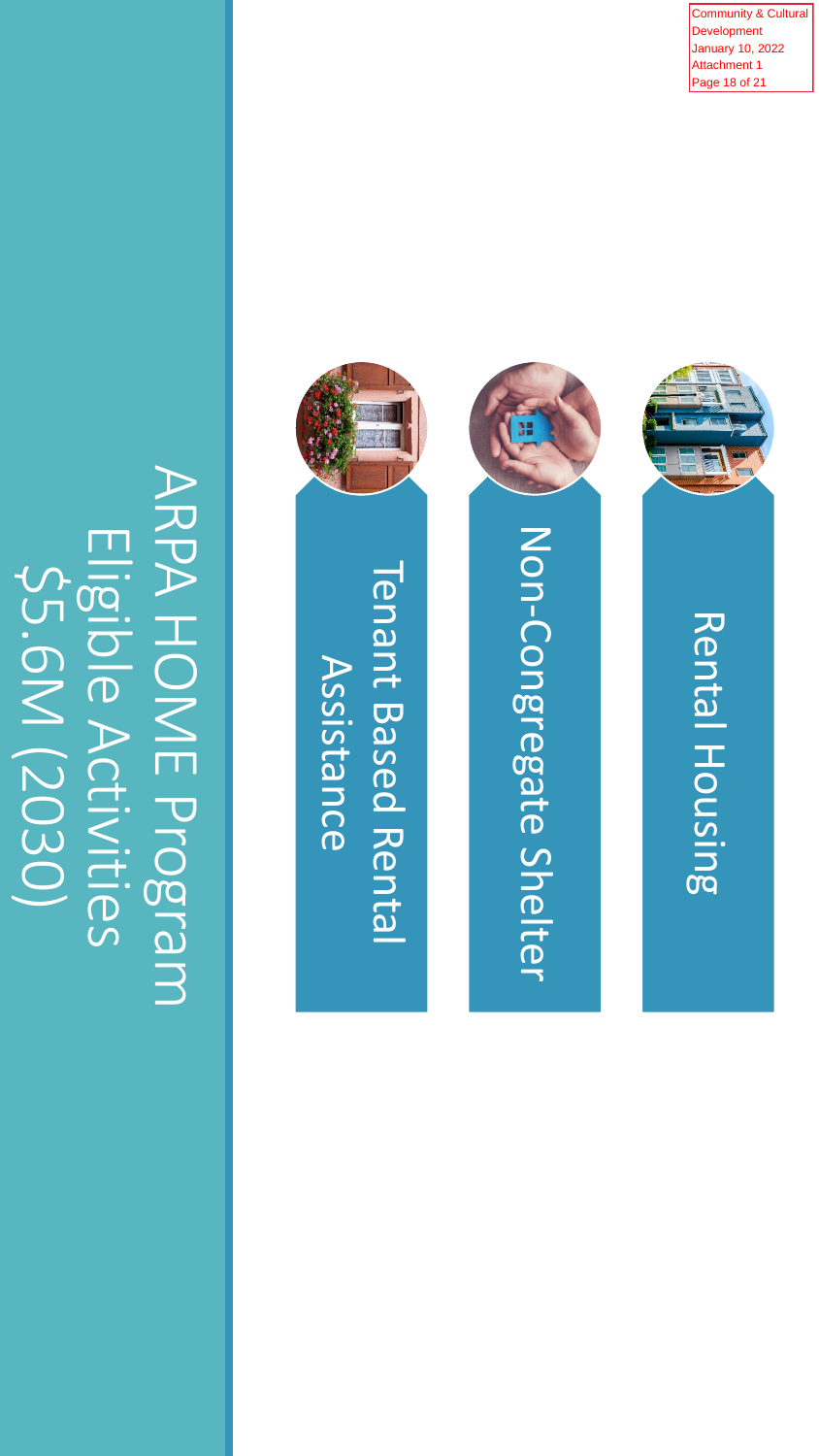

# Emergency Rental, Utility, & Mortgage Emergency Rental, Utility, & Mortgage Assistance Programs

 $\begin{picture}(180,170) \put(0,0){\line(1,0){10}} \put(10,0){\line(1,0){10}} \put(10,0){\line(1,0){10}} \put(10,0){\line(1,0){10}} \put(10,0){\line(1,0){10}} \put(10,0){\line(1,0){10}} \put(10,0){\line(1,0){10}} \put(10,0){\line(1,0){10}} \put(10,0){\line(1,0){10}} \put(10,0){\line(1,0){10}} \put(10,0){\line(1,0){10}} \put(10,0){\line$ 

| PROGRAM                  | <b>Assistance Program</b><br><b>Rental/Utility</b> | <b>Assistance</b><br>Mortgage<br>Program | TOTAL        |
|--------------------------|----------------------------------------------------|------------------------------------------|--------------|
| <b>Funding Allocated</b> | \$39,981,593                                       | \$550,000                                | \$40,531,593 |
| Assistance Paid          | \$33,423,053                                       | \$525,000                                | \$33,948,053 |
| <b>Households Served</b> | 7,020                                              | <b>112</b>                               | 7,132        |
|                          |                                                    |                                          |              |

https://citydata.mesaaz.gov/stories/s/drz4-3cag <https://citydata.mesaaz.gov/stories/s/drz4-3caq>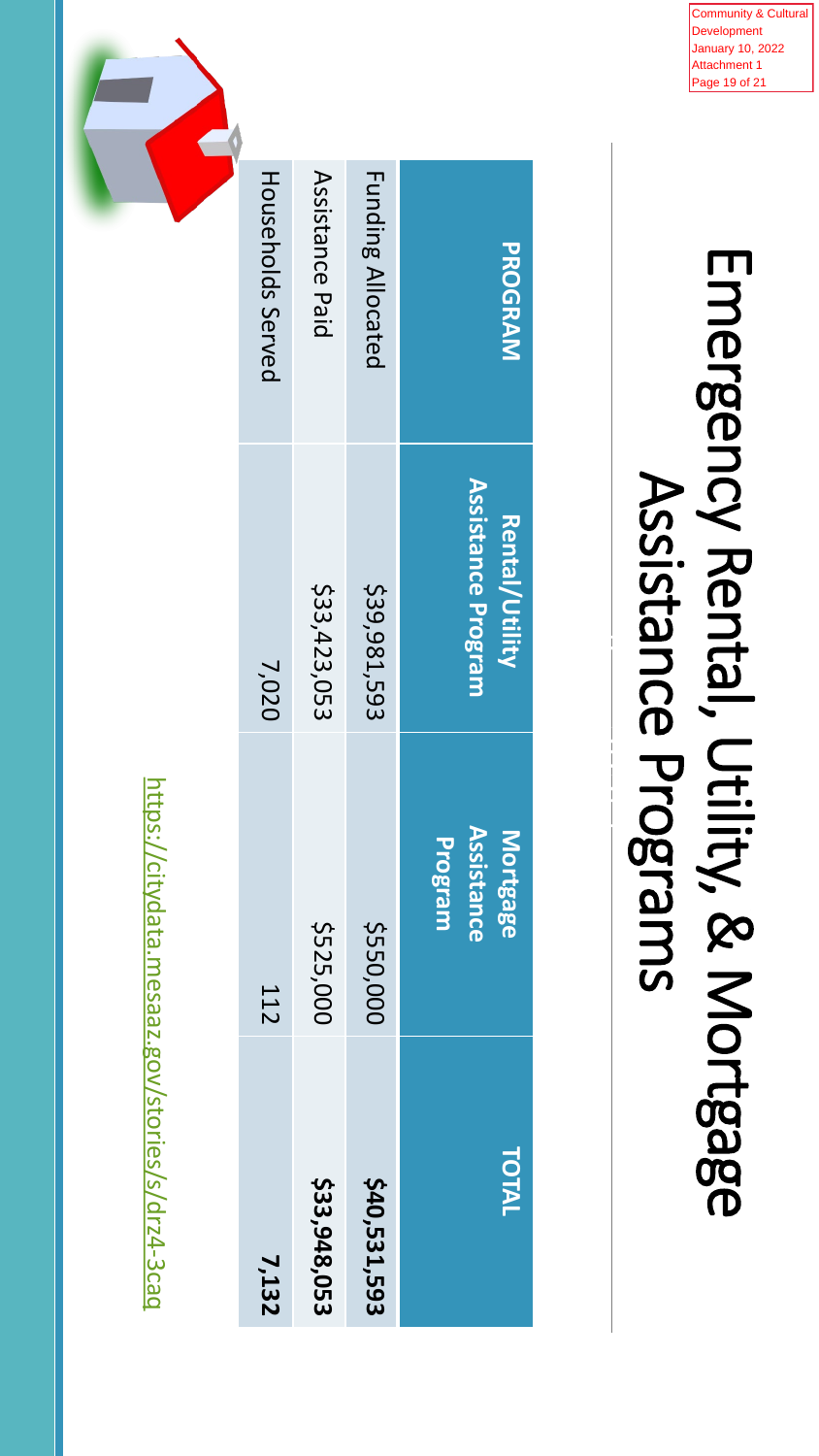Emergency Homeless Voucher Update Emergency Homeless Voucher Update (2030)



Community & Cultural Development January 10, 2022 Attachment 1 Page 20 of 21